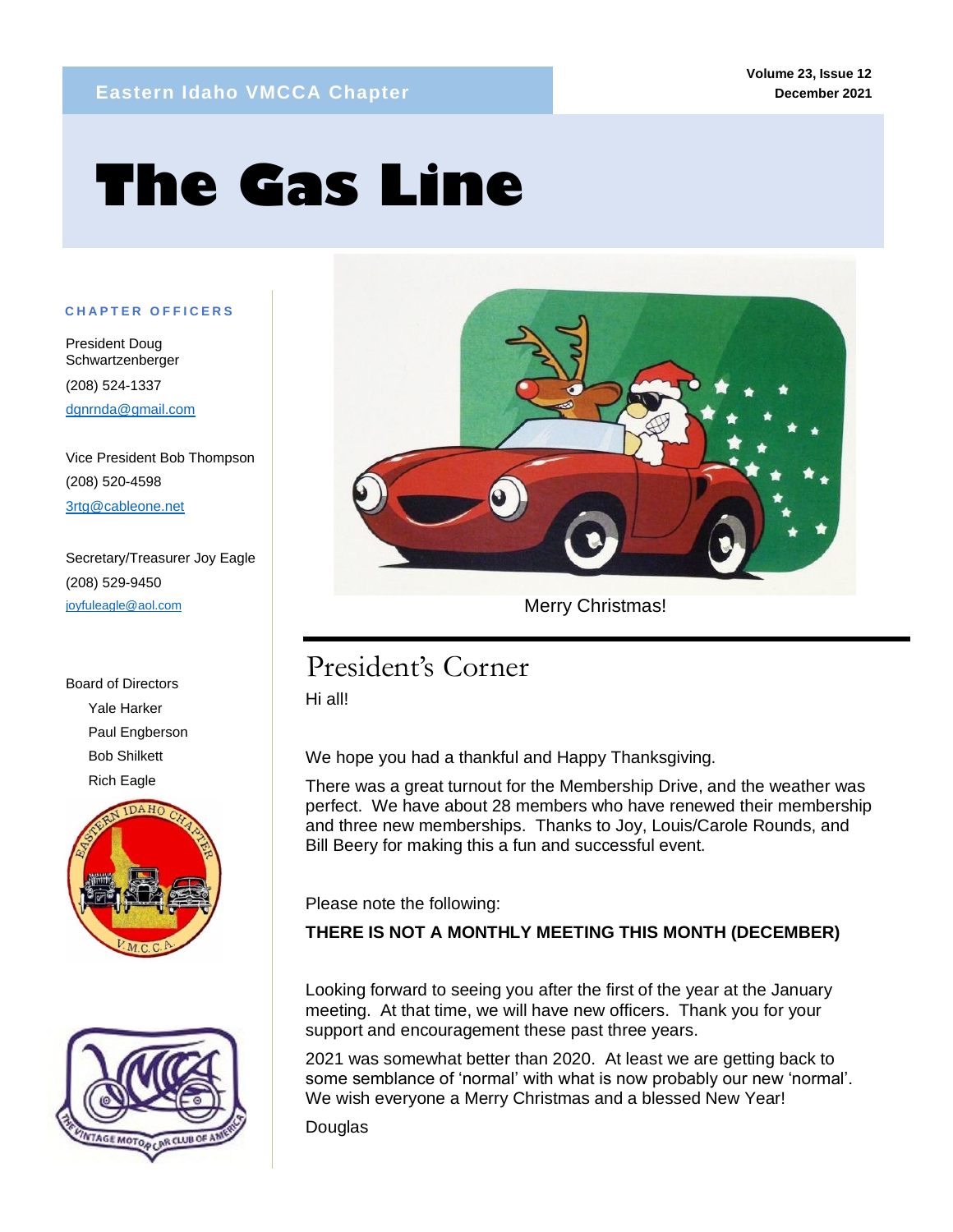| <b>CHAPTER EVENTS</b>                                                                                                                                                                                                                                                                             | Meeting Minutes – November 4, 2021                                                                                                                                                                                                                                                                                                                                                                                                                                                                                                                                                                                      |
|---------------------------------------------------------------------------------------------------------------------------------------------------------------------------------------------------------------------------------------------------------------------------------------------------|-------------------------------------------------------------------------------------------------------------------------------------------------------------------------------------------------------------------------------------------------------------------------------------------------------------------------------------------------------------------------------------------------------------------------------------------------------------------------------------------------------------------------------------------------------------------------------------------------------------------------|
| <b>Dec 4</b> – Christmas Party – North<br>Highway Café Event Center, 1<br>p.m.                                                                                                                                                                                                                    | The meeting was held at the Idaho Falls Activity Center. There were 16 members in<br>attendance. President Doug Schwartzenberger conducted the meeting and Mark<br>Schwartzenberger took the minutes as Joy Eagle was unable to attend. A treasurer's<br>report was not available. The previous meeting minutes were read and approved.                                                                                                                                                                                                                                                                                 |
|                                                                                                                                                                                                                                                                                                   | <b>Old Business</b><br>Market Lake fall clean-up went well with 7 volunteers and 3 vintage cars leading the<br>way. Small group of volunteers but, fortunately, the area was relatively clean and not<br>a lot to be cleaned up. Whoo hoo!                                                                                                                                                                                                                                                                                                                                                                              |
|                                                                                                                                                                                                                                                                                                   | Reviewed the National VMCCA awards in the Bulb Horn and plan on making<br>nominations for these awards.                                                                                                                                                                                                                                                                                                                                                                                                                                                                                                                 |
| <b>MEETING TREATS</b><br><b>Christmas Party</b><br>Dec                                                                                                                                                                                                                                            | <b>New Business</b><br>Mike Ikard passed away recently. A close friend, Kevin Heiner, will complete the<br>obituary for Mike. Information regarding the status of his estate will be available at a<br>later date.                                                                                                                                                                                                                                                                                                                                                                                                      |
|                                                                                                                                                                                                                                                                                                   | The Western Regional tour will take place in April 2022 in St. George, Utah.                                                                                                                                                                                                                                                                                                                                                                                                                                                                                                                                            |
| <b>NATIONAL EVENTS</b><br>Jan 13 - 16: 83rd Annual<br>Meeting and Award Banquet,<br>Tempe, AZ. Steve Partman,<br>(630) 470-3749 or<br>smpartman@outlook.com<br>Apr 3 - 9: 2022 Western<br>National Tour, St. George, UT.<br>Steve Fitzgerald, (970) 209<br>7814 or<br>studebakersteve@bresnan.net | Bob Shilkett reported that the Regional Board of Directors should be meeting next<br>Tuesday (11-9-2021) possibly as a Zoom meeting. However, due to upcoming<br>holidays of Thanksgiving and Christmas may have to hold off until possibly next<br>February. Bob said that he may have Joy Eagle contact the Utah chapters to finalize<br>this.                                                                                                                                                                                                                                                                        |
|                                                                                                                                                                                                                                                                                                   | Membership/Pumpkin Daze tour to be completed on Saturday November 6, 2021.<br>Meet at the Idaho Falls Activity Center from 9:30 to 10:30 a.m. to collect dues and<br>also sample the variety of treats prepared by club members competing in the annual<br>Harvest Gnome challenge. Vote on your choice of treats with a winner to be<br>announced. We will then proceed on the Garage Tour with a trip to Lou and Carol<br>Round's home and then onto Kevin Call's garage. The tour will conclude at the Sonic<br>Drive-In in Ammon for lunch. Map directions for the tour will be provided prior to start<br>of tour. |
| May $1 - 6$ : $40th$ Chrome<br>Glidden Tour, Grand Island,<br>NE. John Nikodym, (402) 746-<br>3825, jjnikodym@gmail.com                                                                                                                                                                           | Nomination for officers - The Board of Directors met last Monday to discuss potential<br>new officers. Yale Harker agreed to run for President and Bob Thompson agreed to<br>continue in the office of Vice President. Joy Eagle also agreed to continue as<br>Secretary/Treasurer. Board of Directors officers nominated are: Doug<br>Schwartzenberger, Bill Beery, Rich Eagle, Paul Engberson, Yale Harker. If additional<br>nominations are submitted these names will be considered at the December<br>meeting/Christmas party where the election will take place.                                                  |
|                                                                                                                                                                                                                                                                                                   | The annual Christmas Party will be on Saturday December 4, 2021 and will take                                                                                                                                                                                                                                                                                                                                                                                                                                                                                                                                           |

The annual Christmas Party will be on Saturday December 4, 2021 and will take place at the North Hiway Café's Valarie Room. Meet at 1:00 p.m. for social hour and lunch at 2:00 p.m. Wear your Ugly Christmas Sweater and bring a white elephant gift (gender neutral) for exchange. Please RSVP to Rhonda Schwartzenberger by November 12<sup>th</sup> (**yes** or no). See the invitation that was e-mailed for further activity details.

Thanks to Bob and Celine Shilkett for treats.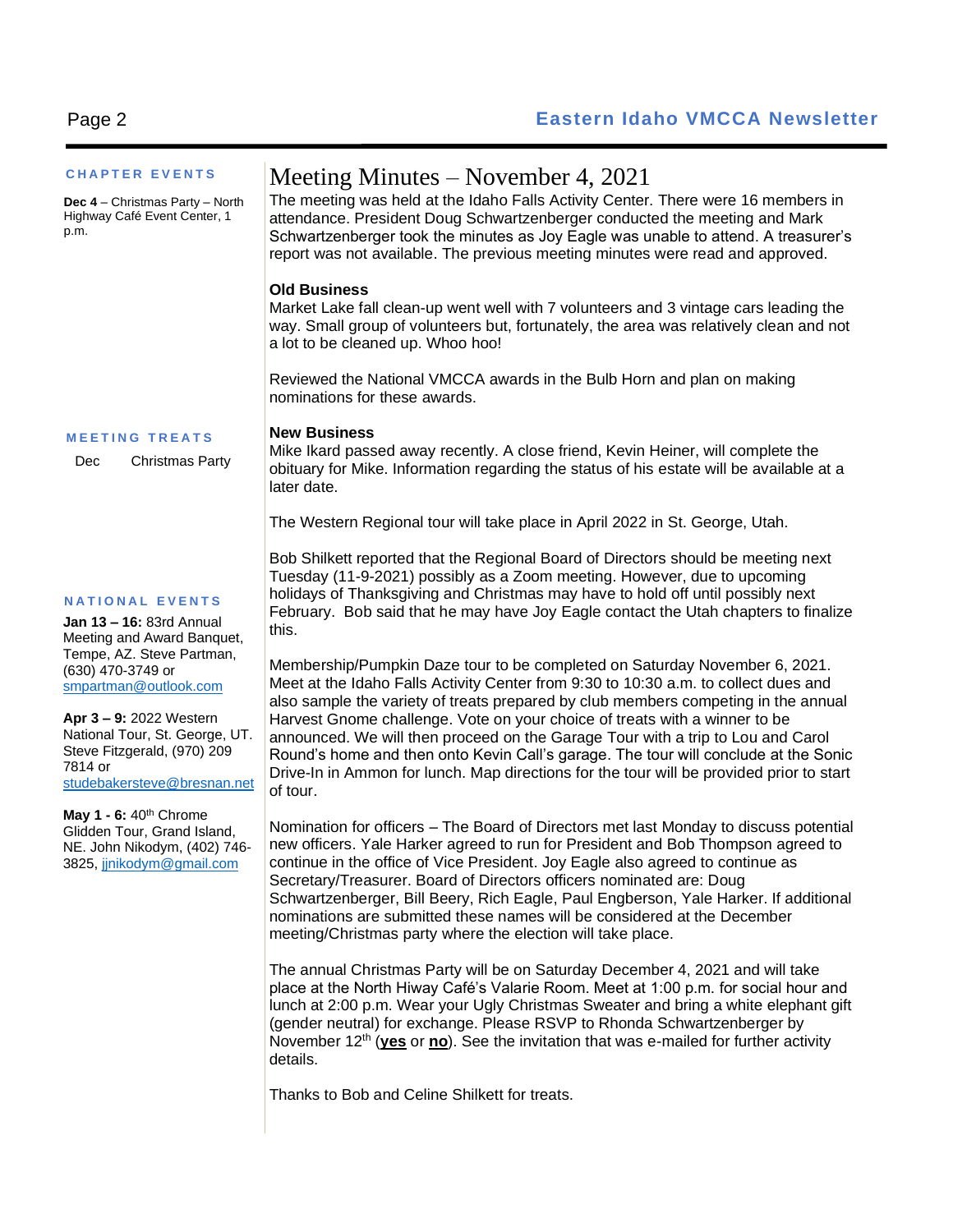### Like The Beatles, The Mustang's Influences Went Far and Wide By Terry McGean of Hemming's Motor News, December 2021

I was watching a documentary on the Beatles recently and it made me realize that I've been hearing their music for my entire life. It's quite possible one of their songs may even have played on the car radio as my parents drove home from the hospital after I was born, given that it was New York City during the late '60s; in that time and place, the sounds of the Fab Four were somewhat ubiquitous.

In a sort of similar way, I've been seeing Ford Mustangs my whole life — something else that was introduced to America in 1964 and an integral part of the landscape by the decade's close. By the time I was old



enough to be conscious of popular music and cars, both the Beatles and the Mustang felt like very familiar elements of the background of everyday life, even though by then the group had split and Ford's original pony had morphed into the Mustang II —the early works were still everywhere you'd turn.

And just as the Beatles inspired the formation of many other bands, some that went on to be hugely popular in their own right, the Mustang

triggered imitators from Ford's competitors that became icons themselves. You can debate over whether we'd have had The Who without the Beatles, but there's little doubt that without the Mustang, there'd have been no Camaro.

I'm certainly glad things played out the way they did, and that the resulting impact was lasting. I saw The Who live in 1989 and I've owned a '69 Camaro since a few years prior to that. The Camaro was not my first car that was a Chevelle —but once I'd experienced the first-generation F-body, I was hooked. It just seemed like the perfect size for a car —big enough to comfortably house a V-8 engine, hold at least four people, and with a trunk that was sized to be useful.

Though I may not have recognized it at the time, I was clearly reacting to the primary combination of attributes the original "pony cars" offered consumers. They were cool and fun, but they were also practical. Of course, that was the genius of the plan behind the first Mustang: to reskin an economy car, making it look like something much more sporting without really sacrificing its usefulness.

It was brilliant: Consumers could buy a car that was worthy of showing off while still being responsible. Young people obviously took to the first Mustang, but so did more mature buyers, and the long options list and variety of body styles made the Mustang —and the other similar models it spawned — somewhat customizable via the order form. The pony cars were sporty vehicles that could be used every day, yearround, in all sorts of weather, unlike the actual sports cars many Americans had fallen in love with in the years following World War II.

Of course, the first Mustang was a massive hit, and the concept connected with consumers so effectively that there was still lots of room left in the market for the competitors, and not just the Camaro. GM was able to successfully launch the Pontiac Firebird simultaneously without infringing on Camaro sales, while at the same time, Ford kicked off its Mustang-based, luxury-tinged Mercury Cougar. Even AMC was able to get in on the action with the Javelin and had enough confidence in the market to also create the two-seat AMX.

The party wouldn't last forever, and it seemed to be Chrysler's E-body Dodge Challenger and Plymouth Barracuda for 1970 that first found the saturation point of pony car buying. Though both models were stunningly styled and could be ordered up with everything from a Slant Six to a 426 Hemi, along with a dizzying array of other options, their sales numbers were disappointing.